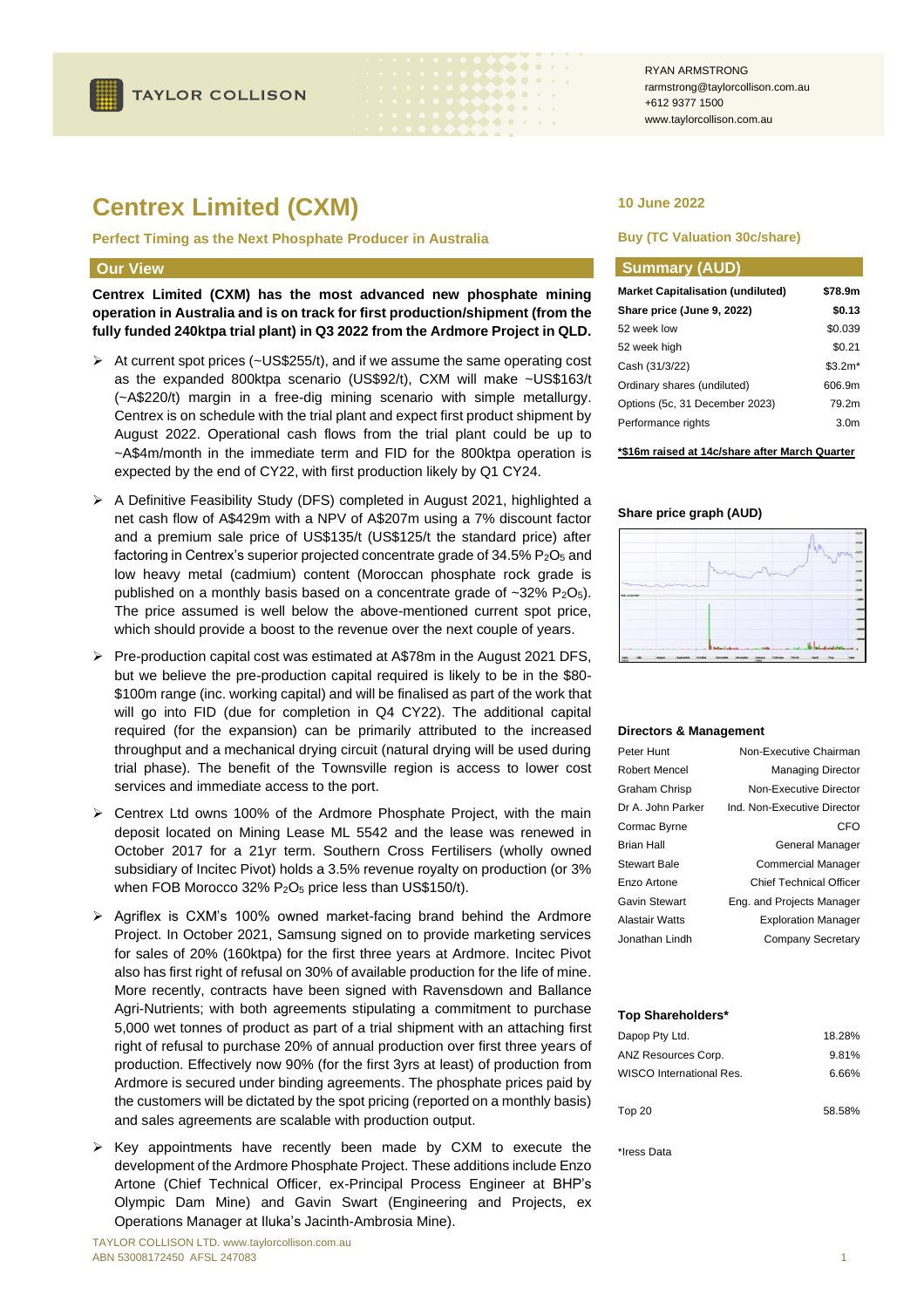#### **Project Location Overview**



 $\bullet\hspace{-0.7mm}\bullet\hspace{-0.7mm}\bullet\hspace{-0.7mm}\bullet\hspace{-0.7mm}\bullet\hspace{-0.7mm}\bullet$ . . . . . . 

*Figure 1 – CXM Project Locations*

#### **Ardmore Phosphate Project Mineral Resource/Reserve**

#### *Table 1: JORC (2012) Resources/Reserves (Ardmore Phosphate Project)*

| <b>Mineral Resource</b><br>Category | <b>Million Tonne</b> | $P_2O_5%$ |
|-------------------------------------|----------------------|-----------|
| Measured                            | 3.3                  | 29.8      |
| Indicated                           | 11.1                 | 27.4      |
| Inferred                            | 1.7                  | 26.8      |
| <b>Total Mineral Resources</b>      | 16.2                 | 27.8      |
| <b>Ore Reserve Category</b>         | <b>Million Tonne</b> | $P_2O_5%$ |
| Probable                            | 7.3                  | 30.2      |
| Proven                              | 2.8                  | 30.3      |
| <b>Total Ore Reserves</b>           | 10.1                 | 30.2      |

## **Definitive Feasibility Study (August 2021)**

The Ardmore Phosphate Project updated Definitive Feasibility Study (DFS) released in August 2021 confirmed the strong economics of the proposed operation. The Ore Reserves 10.1Mt @ 30.2%  $P_2O_5$  underpinned a 10year Life of Mine (LOM). GR Engineering Services Limited were engaged to update the capital cost estimate and plant design, site layout, construction material quantities and erection/ installation hour estimate were all unchanged, but the total Capital Cost estimate increased by 13.6% (from the previously completed 2018 DFS). This increase reflects:

- Increased costs of construction materials and labour rates
- Key mechanical and electrical equipment costs updated based upon re-validation of vendor quotations or recent project benchmarking
- The A\$78m Total Capital Cost includes an 8% contingency (as per 2018 DFS)

The figures show a low capital cost scenario with high operating margins and rapid payback. It is worth noting that the price used US\$135/t (inc. premium for grade) in the August 2021 DFS is well below the pricing that is currently stated by World Bank Group at ~US\$255/t (standard grade). Also, unlike the 2018 Feasibility study, the point-of-sale assumption for the August 2021 update was Free on Board (FOB) Townsville, Australia, rather than an end customer Cost and Freight (CFR) price. This change recognises the fact that most of Centrex's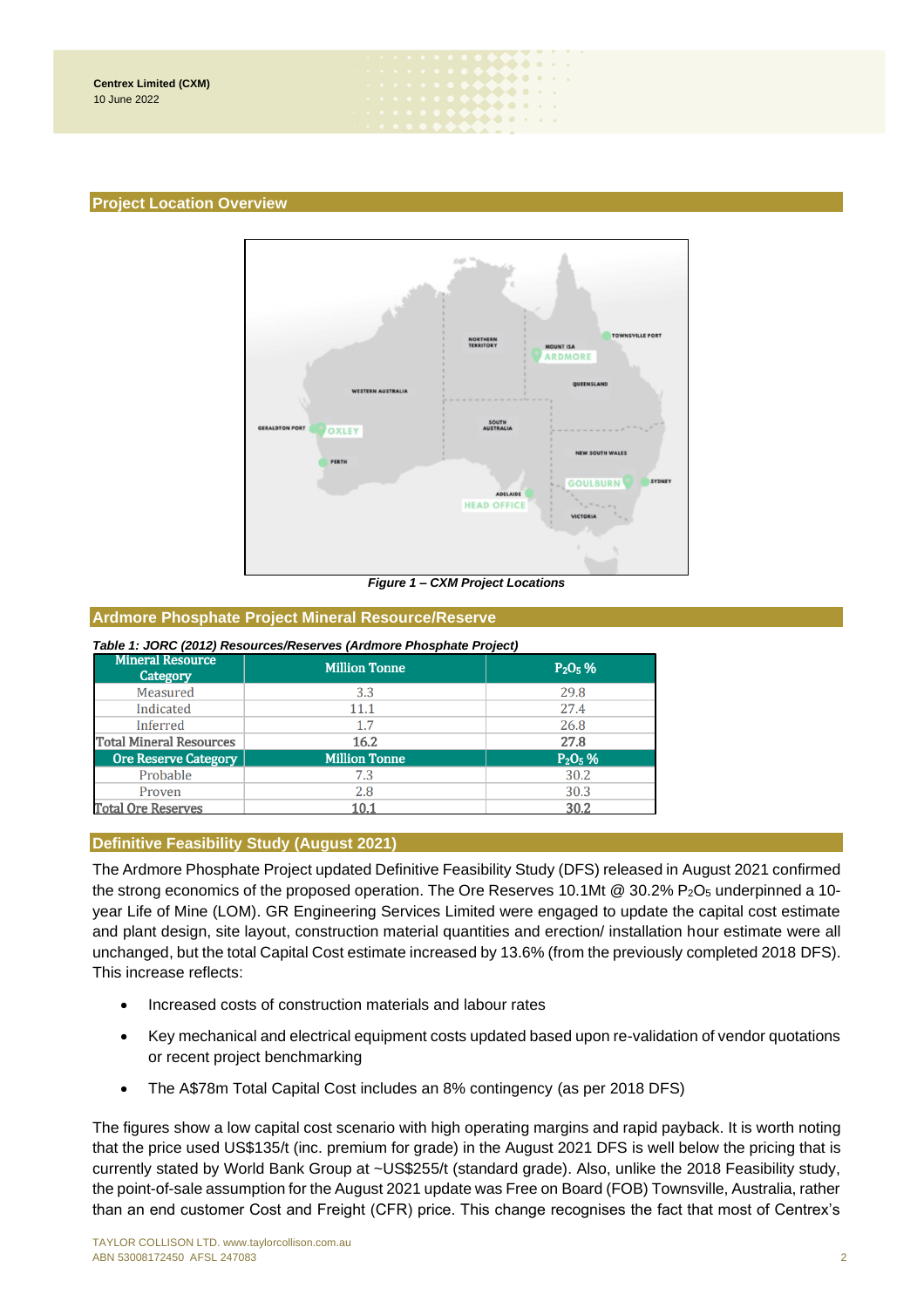future customers will arrange their own shipping. By developing the project on a FOB basis, it simplifies the business and limits the company's exposure to freight fluctuations and foreign exchange. The August DFS is based upon the plant being built at Ardmore, but Centrex is likely to focus on a Townsville development to lower the cost of services and provide immediate access to the port. A plant located in Townsville could potentially also be fed using ore sourced from overseas.

 $\begin{picture}(20,20) \put(0,0){\line(1,0){10}} \put(15,0){\line(1,0){10}} \put(15,0){\line(1,0){10}} \put(15,0){\line(1,0){10}} \put(15,0){\line(1,0){10}} \put(15,0){\line(1,0){10}} \put(15,0){\line(1,0){10}} \put(15,0){\line(1,0){10}} \put(15,0){\line(1,0){10}} \put(15,0){\line(1,0){10}} \put(15,0){\line(1,0){10}} \put(15,0){\line(1$ 

### *Table 2: DFS Technical Metrics*

| <b>Average Annual Production</b>                   | 800ktpa  |
|----------------------------------------------------|----------|
| Mining Cut-off P <sub>2</sub> O <sub>5</sub> Grade | 26.5%    |
| Concentrate $P_2O_5$ Grade                         | 34%      |
| <b>Overall Recovery</b>                            | 89%      |
| Mine Life                                          | 10yrs    |
| Payback Period                                     | $<$ 2yrs |

Some high-level economics that were reported include (using AUD: USD 74c exchange rate):

- ➢ Concentrate Price (FOB Townsville) = A\$182/t
- $\triangleright$  Operating Cost = A\$125/t
- $\triangleright$  Capex = A\$78m
- ➢ Pre-Tax Free Cash Flow = A\$429m
- $\triangleright$  Pre-Tax NPV = A\$207m
- $\triangleright$  Pre-Tax IRR = 52%

# **TC Valuation (30c/share)**

For the purposes of our valuation of Centrex Ltd (CXM), we have assumed a flat average sale price of US\$150/t P2O<sup>5</sup> (US74c exchange rate) from January 2024 along with the following assumptions:

- Average sales price includes a 10% premium based on projected grade of concentrate  $(34.5\% \text{ P}_2\text{O}_5)$
- Existing cash reserve before cash flow in Q3 2022 ~\$10m
- US\$200/t P2O<sup>5</sup> average sales price during trial plant phase (240ktpa) to January 2024
- Post-tax cash flow of ~\$37m from trial plant operations prior to start of 800ktpa scenario in Q1 2024
- A\$90m Capex requirement for 800ktpa plant (15% higher the August 2021 DFS)
- 50/50 Debt-Equity Financing
- 7% Discount rate
- Additional 20% execution risk
- No value attributed to Oxley Potash or Goulburn Base Metals Projects



*Figure 2 – Completed Trial Processing Plant (240ktpa) at the Ardmore Phosphate Project*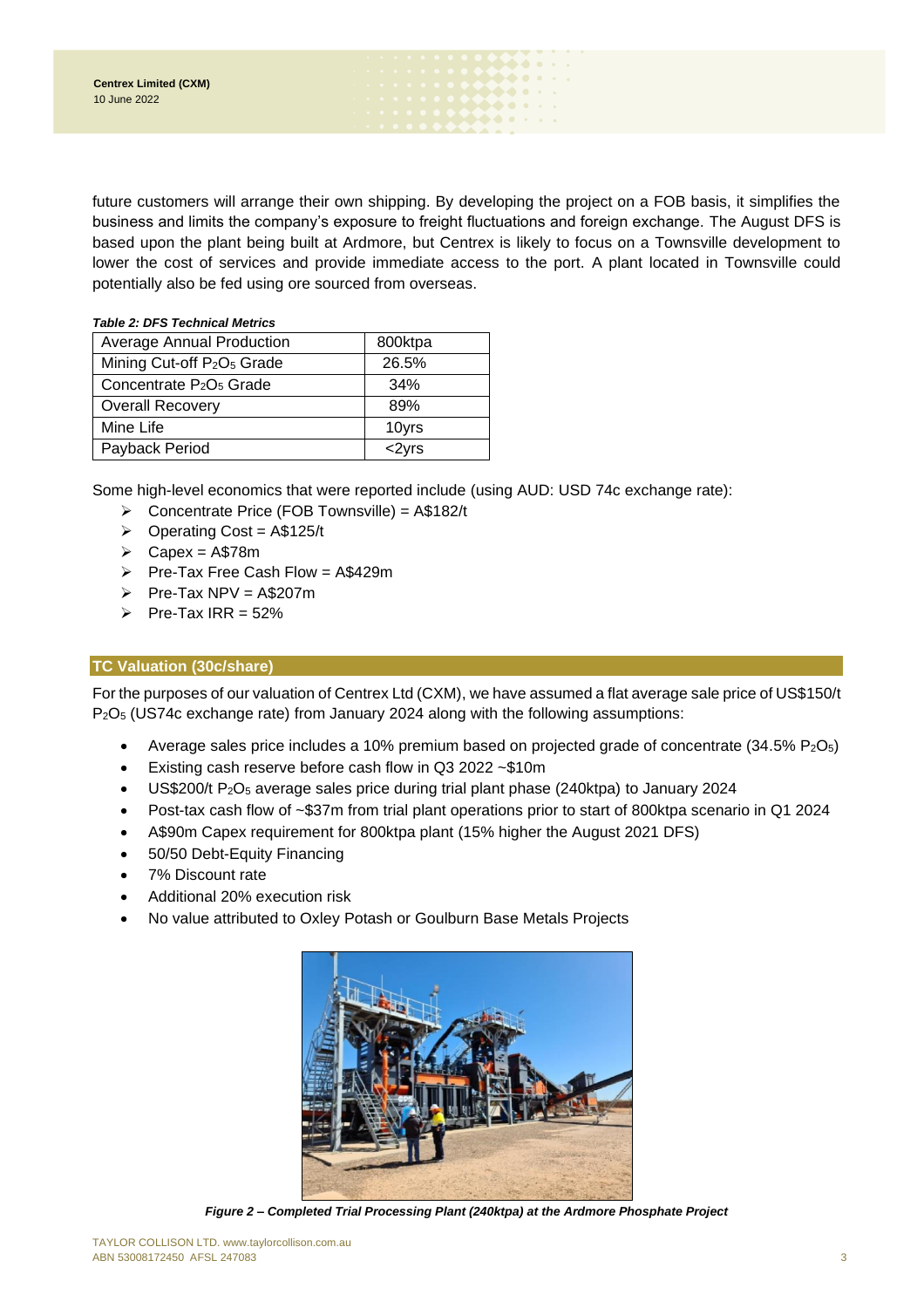### **Product (Phosphate) Sale Agreements**

Four separate sales agreements have been secured (Incitec Pivot, Samsung, Ravensdown and Ballance Agri-Nutrients), which effectively accounts for 90% of the first 3 years of production at the Ardmore Phosphate Project. There pricing will be referenced to market (Morocco  $32\%$  P<sub>2</sub>O<sub>5</sub>) with expectation that majority of product sales will achieve spot market pricing (and potentially a premium with the expected high-grade/lowcadmium quality of the Ardmore phosphate).

. . . . . . **boo**oon . . . .

### **Incitec Pivot**

Southern Cross Fertiliser (SCF), a wholly owned subsidiary of Incitec Pivot, transferred the Ardmore Mining Lease to Centrex in 2017. SCF has retained an interest in the project via a 3% royalty and a right of first refusal over up to 20% of product from the project. As of  $25<sup>th</sup>$  November 2021, terms were altered (as part of an extension to a settlement fee due in 2021), SCF agreed to withdraw their invoice for a \$2m extension fee and extend the extension period under the royalty deed by a further 12 months to 27<sup>th</sup> June 2022. In return, Agriflex agreed to pay SCF a A\$1m settlement amount and increase the royalty payable to SCF from 3% to 3.5% except during calculation periods where the average Morocco 72% BPL (circa 32%  $P_2O_5$ ) FOB phosphate benchmark is less than US\$150 per tonne where the royalty will remain at 3%. In addition, Agriflex and SCF have agreed to increase SCF's first right of refusal over Ardmore's available production under the Royalty Deed to 30% from the original 20%.

### **Samsung**

Samsung will provide Agriflex with marketing services for sales of an annual quantity equal to the lesser of 20% of the product from the Project or 160kt of the product. In addition, Samsung may also assist Centrex with sales of any additional quantity of product not taken by other off takers. The price to be paid by Samsung will be the market netback price (defined as the actual sales price minus direct costs and a marketing service fee).

### **Ravensdown**

Ravensdown is a leading New Zealand-owned agricultural cooperative company. It manufactures and markets agricultural inputs and services throughout New Zealand. Centrex has executed an agreement with Ravensdown Limited for a 5,000 wet tonnes beneficiated phosphate rock trial shipment and a first right of refusal to purchase 20% of the Ardmore mine's annual production for the first three years. The 5,000 wet tonne shipment has been sold on a free on-board basis, to be loaded Townsville, Queensland for loading first half of September 2022. The trial shipment was sold at a price in line with market pricing (April 2022).

### **Ballance Agri-Nutrients**

Ballance is a leading New Zealand farmer-owned fertiliser cooperative company which manufactures, supplies and sells fertilisers to farmers throughout New Zealand, as well as a full range of science based agricultural nutrient products. The 5,000 wet tonne shipment has been sold on a free on-board basis, to be loaded Townsville, Queensland during September 2022. The trial shipment has been sold at a price in line with current market pricing. The agreement includes a first right of refusal to Ballance to purchase up to 20% of the production at Ardmore under a three-year offtake agreement.

### **Phosphate Market – Current Pricing/Commentary**

The increased global demand for phosphate rock drove the price as fertiliser demand remains strong supported by high crop & beef prices. Russian rock production and exports continue to fall due to EU sanctions placed after the outbreak of war in the Ukraine. Premium-priced Russian phosphate rock (like Centrex's Ardmore ore) is high-grade and contains low levels of cadmium and other heavy metal impurities, which would suggest a temporary shortage of such rock on the internationally traded market. Quite a favourable scenario for Centrex and a reason for the bullishness on achievable sale prices, particularly in the immediate term.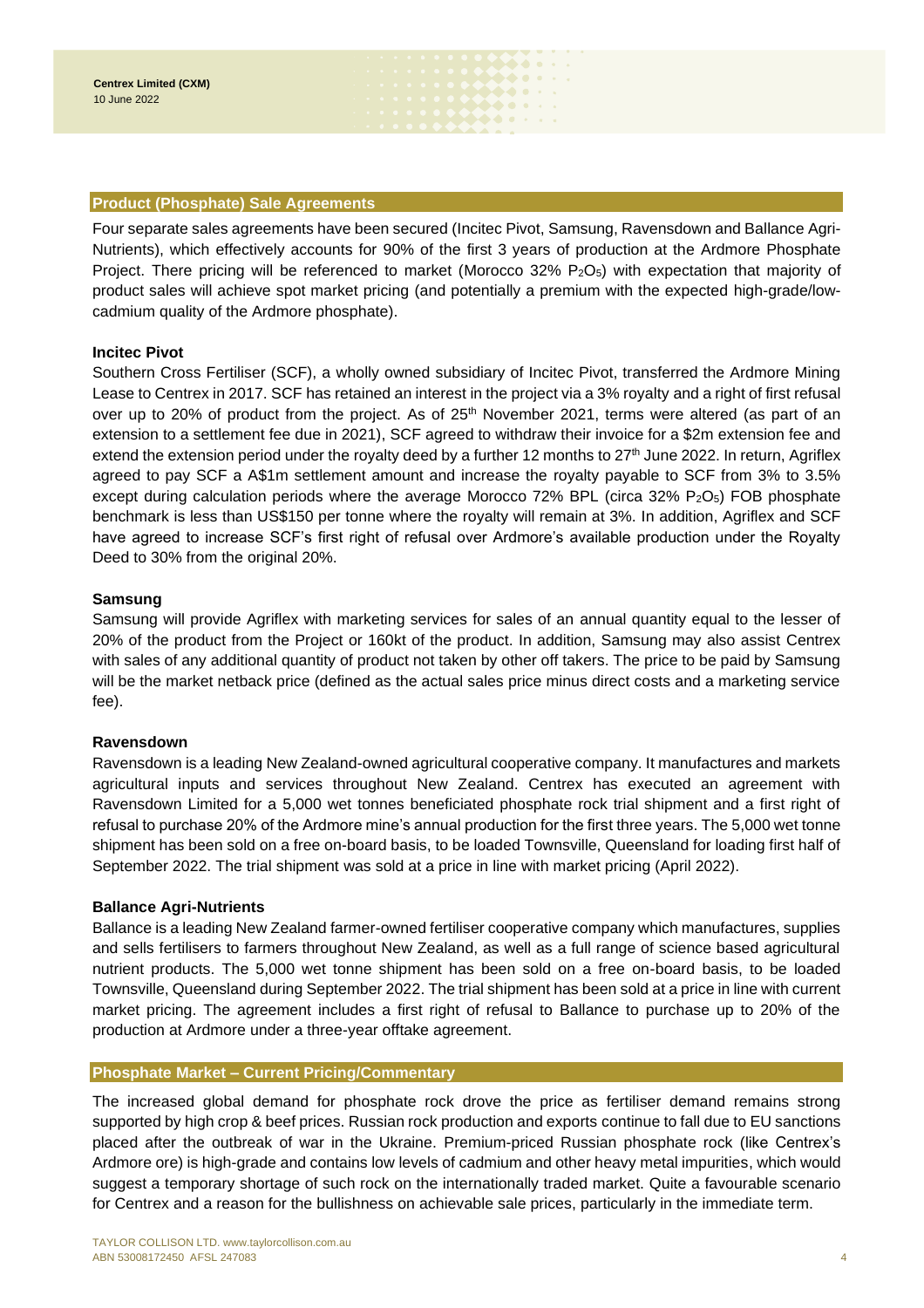

 $\begin{array}{ccc}\n\bullet & \bullet & \bullet & \bullet\n\end{array}$  $\begin{picture}(20,20) \put(0,0){\line(1,0){10}} \put(15,0){\line(1,0){10}} \put(15,0){\line(1,0){10}} \put(15,0){\line(1,0){10}} \put(15,0){\line(1,0){10}} \put(15,0){\line(1,0){10}} \put(15,0){\line(1,0){10}} \put(15,0){\line(1,0){10}} \put(15,0){\line(1,0){10}} \put(15,0){\line(1,0){10}} \put(15,0){\line(1,0){10}} \put(15,0){\line(1$  $\bullet\bullet\bullet\bullet$ 

*Figure 3 – FOB Morocco 68-72% BPL Benchmark Forecast (source: CRU)*

Western and Eastern Europe rock imports will likely decline in 2022 and this will lead to reduced phosphate fertiliser production. Ukrainian rock imports will also decline significantly for obvious reasons. The market does anticipate a recovery starting in 2023 as Europe diversifies its rock import sources.



*Figure 4 – Global Phosphate Rock Demand (source: CRU, IFA)*

Additionally, new EU fertiliser regulations which will limit phosphate cadmium concentrations are still due to enter into force by July 2022. Without the Ukraine war, the regulations were expected to have only a small effect by promoting Russian rock over much of North African rock. However, Europe is now importing more North African and other rock over Russian rock in leading forecasts. With Russian rock exports forecast to decline significantly, and these regulations set to enter into force, there may be more European appetite for non-Russian igneous rock in the future, again, putting the Ardmore Phosphate Project in a commanding position to be a potential 'gap-fill' for quality Russian supply.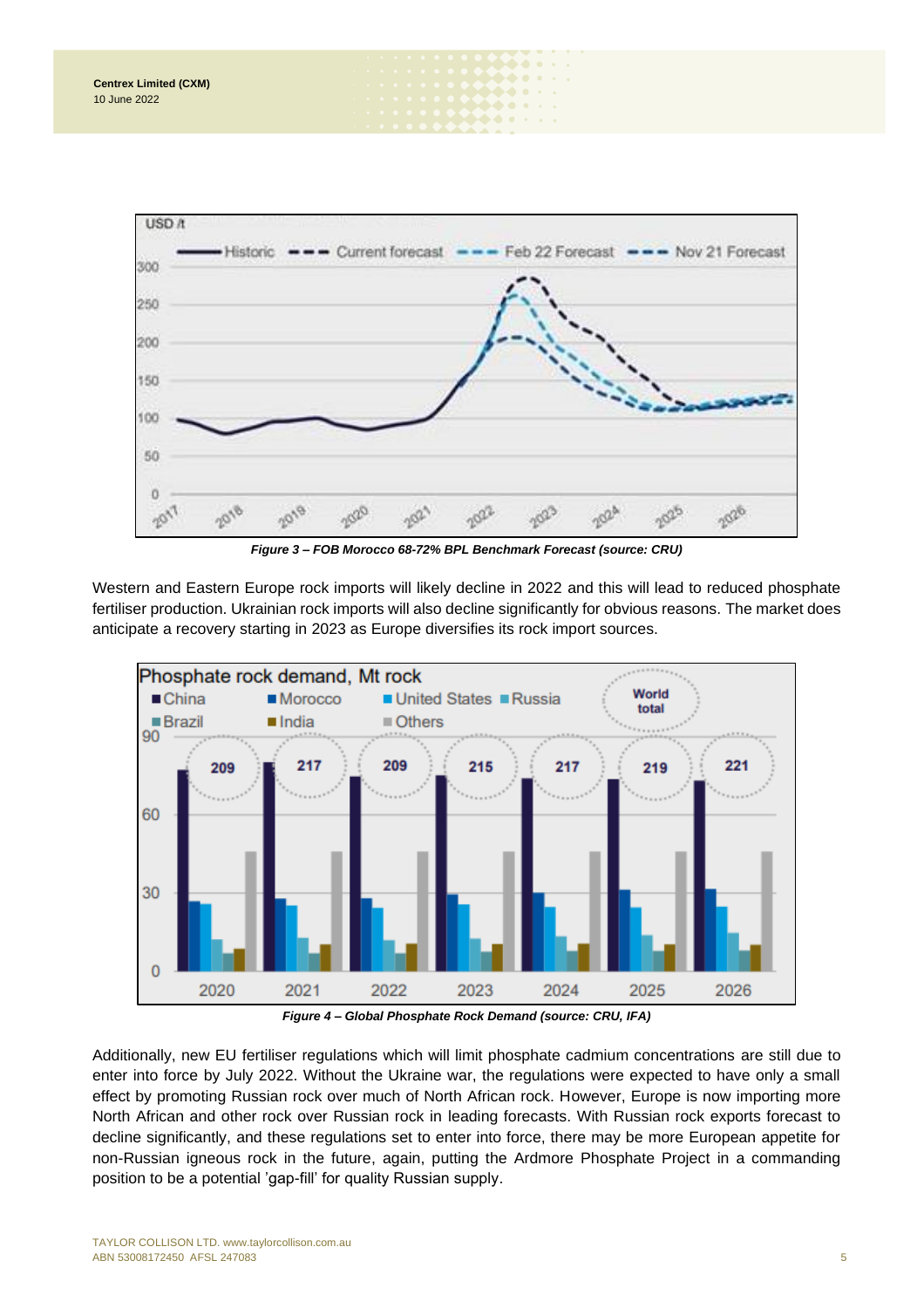### **Oxley Potassium Fertiliser Project**



 $\blacktriangleright\blacklozenge\blacklozenge\blacktriangleright$  $\begin{picture}(20,20) \put(0,0){\vector(0,1){10}} \put(15,0){\vector(0,1){10}} \put(15,0){\vector(0,1){10}} \put(15,0){\vector(0,1){10}} \put(15,0){\vector(0,1){10}} \put(15,0){\vector(0,1){10}} \put(15,0){\vector(0,1){10}} \put(15,0){\vector(0,1){10}} \put(15,0){\vector(0,1){10}} \put(15,0){\vector(0,1){10}} \put(15,0){\vector(0,1){10}} \put(15,0){\vector(0$  $\bullet\bullet\bullet\bullet\;\cdot\;\cdot$ 

*Figure 5 – Oxley Project Location in WA*

The Oxley Potash Project is in Western Australia around 125km southeast of the port of Geraldton. The project is 32km long shallow dipping and outcropping potash feldspar rich lava flow.

Centrex intends to develop a direct process route to higher value potash fertiliser products such as potassium nitrate and potassium sulphate. Metallurgical test work for this is underway. The project has very favourable mining, infrastructure and logistics scenarios compared to most potash projects. The project is located next to existing roads, rail, power, and gas infrastructure.

| Cut-Off Grade ( $K_2O\%$ ) | Mt    | Resource $(K_2O \%)$ |
|----------------------------|-------|----------------------|
|                            | 154.7 | 8.3                  |
|                            | 134   | 8.5                  |
|                            | 83    | 9.1                  |
|                            | 37.9  | 10.0                 |
|                            | 14.8  | 10.8                 |
|                            |       | 11.6                 |

### **Board and Management**

### **Peter Hunt Non-Executive Chairman (appointed 30 June 2021)**

Mr. Hunt was appointed initially as a Non-Executive Director of the Company on 15 December 2020. He was a former consultant to BDO Australia, which acquired PKF Adelaide of which Mr. Hunt was a senior partner in 2012. He is a member of the Institute of Chartered Accountants in Australia.

Mr. Hunt is an experienced company director and has been a director and chairman over several decades of several ASX listed mineral exploration and technology-oriented companies.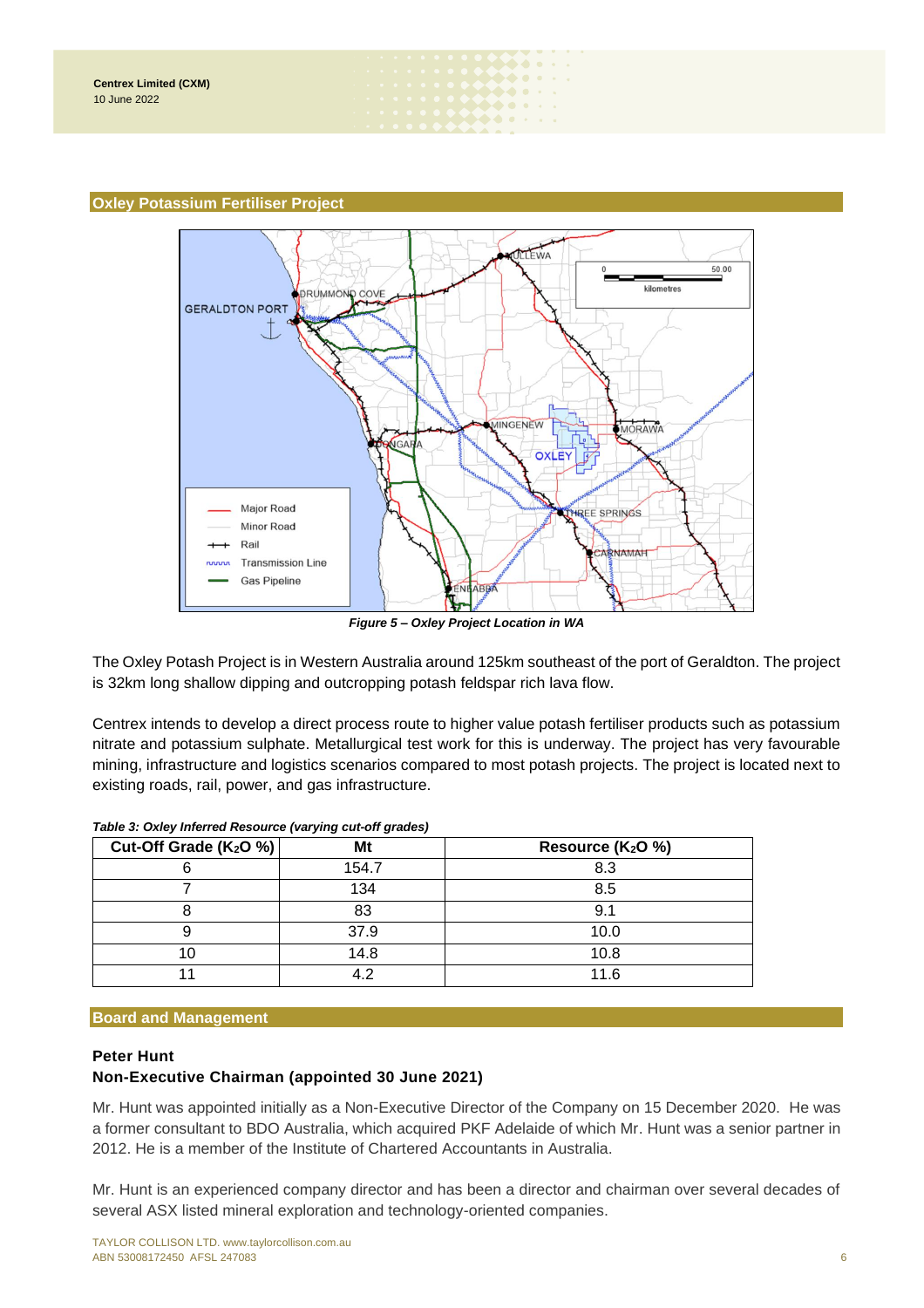# **Graham Chrisp Non-Executive Director (appointed 21 January 2010)**

Mr. Chrisp has a degree in Civil Engineering and has substantial experience in numerous aspects of business operations, including the design and construction of roads and other earthworks, mineral exploration and property development. As an owner and operator of earthmoving equipment for mining and civil applications, Mr. Chrisp has practical experience with modest scale mining operations, including several of his own developments. He was a founding director of Centrex Limited (having previously served as its Managing Director) and Lincoln Minerals Ltd and numerous private interests.

 $\bullet\bullet\bullet\bullet\bullet$ **DOOD OF A** . . . . . .

Mr. Chrisp is a member of the Board's Audit and Risk Management Committee and the Remuneration and Nomination Committee.

# **Dr A. John Parker**

# **Independent Non-Executive Director (appointed 17 December 2019)**

Dr. Parker is a geologist, geophysicist and manager with extensive local and international experience and knowledge of the geology, mineral deposits and mineralizing systems in the Precambrian. Dr. Parker was formerly Chief Geologist with the mapping branch of the South Australian Geological Survey and responsible for the mapping and publication of geological maps throughout South Australia. In the late 1980's he initiated the first geological mapping GIS in Australia, a system that has subsequently been developed to become the global leading GIS, SARIG.

Dr. Parker has spent the last 26 years in mineral exploration as Director and Principal Geologist for Geosurveys Australia Pty Ltd including 11 years as Managing Director of Lincoln Minerals Limited and Australian Graphite Pty Ltd. He has made a major contribution to the identification and delineation of graphite, iron ore, copper, lead, zinc, nickel, gold and other mineral resources and prospects in South Australia and has an in-depth knowledge of the global iron ore and graphite industries. He is a JORC qualified Competent Person in iron, graphite, copper and base metals.

Dr Parker was a former Fulbright Post-Doctoral Fellow where he worked on Lake Superior-style banded iron formations at the Minnesota Geological Survey. He has worked internationally in Indonesia, Sri Lanka, Mauritius, Macedonia, Namibia, Algeria and Antarctica.

Mr. Parker is a member of the Board's Audit and Risk Committee and Remuneration and Nomination Committee.

# **Robert Mencel**

# **Managing Director/CEO (appointed 24 May 2021)**

Mr. Mencel is an engineering and mining executive with more than 25 years' experience developing and operating a wide range of mining, mineral processing and engineering operations. Previously he held the position of CEO for RONPHOS Corp., the Republic of Nauru's Phosphate company, where he was responsible for production, marketing and export of phosphate to customers throughout Asia and Indian Pacific region. Mr. Mencel brings significant senior managerial experience to the role at Centrex, having held the position of Managing Director/CEO of various ASX listed companies in the energy and resource sector.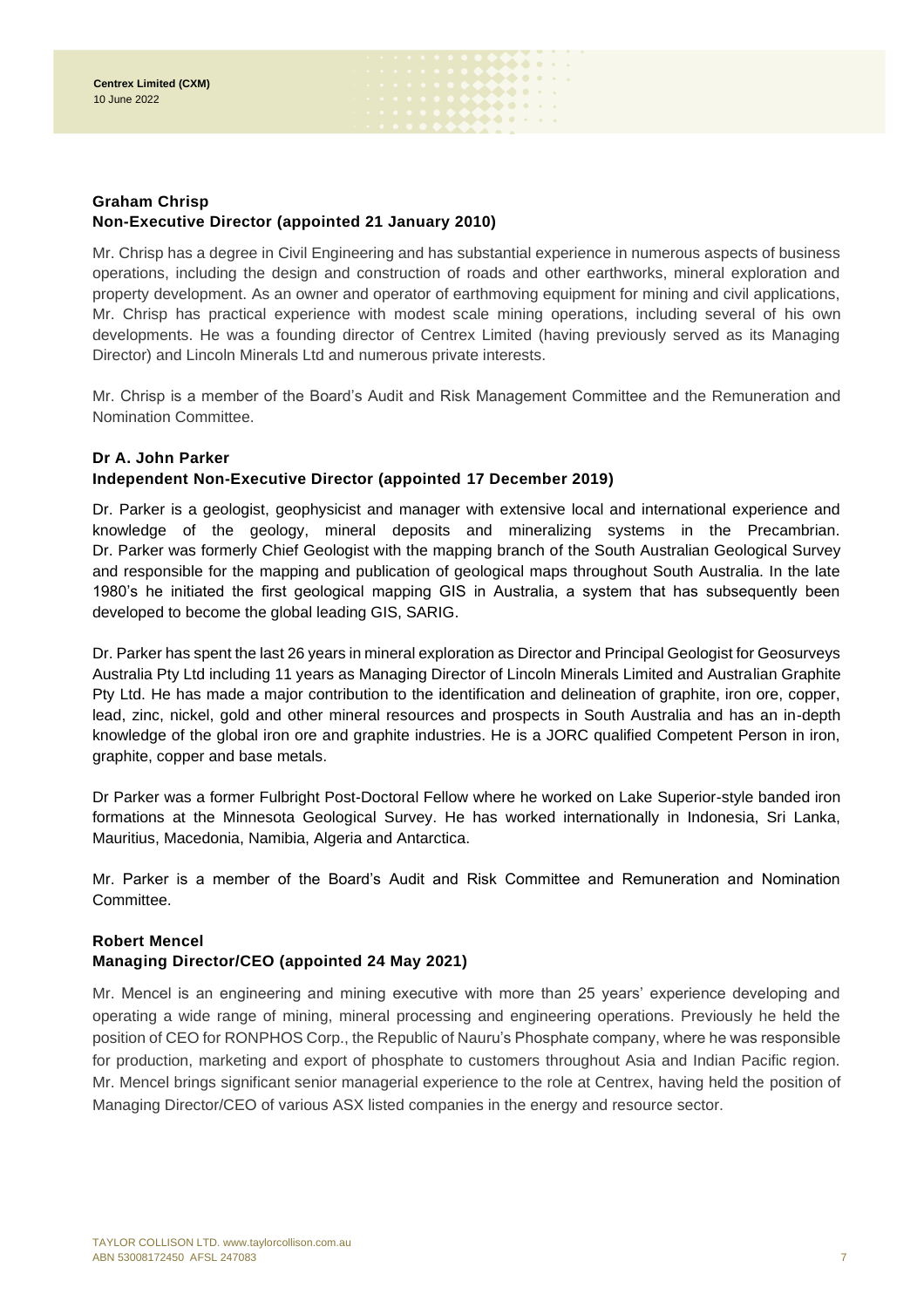# **Cormac Byrne CFO**

Mr. Byrne is a corporate accountant with over 18 years of accounting experience, with a strong background in financial accounting and corporate advisory services. Mr. Byrne has extensive experience in dealing with all aspects of public company affairs, assisting in the IPO of several listed entities, various mergers/acquisitions and providing general accounting and company secretarial support. Prior to joining Centrex, Mr. Byrne was a key member of the Corporate Division of Chartered Accounting firm HLB Mann Judd (SA) Pty Ltd for a period of 12 years and post this he worked for the Commonwealth Bank in their Corporate and Business Banking Division as a portfolio executive.

 $\begin{picture}(20,20) \put(0,0){\vector(0,1){10}} \put(15,0){\vector(0,1){10}} \put(15,0){\vector(0,1){10}} \put(15,0){\vector(0,1){10}} \put(15,0){\vector(0,1){10}} \put(15,0){\vector(0,1){10}} \put(15,0){\vector(0,1){10}} \put(15,0){\vector(0,1){10}} \put(15,0){\vector(0,1){10}} \put(15,0){\vector(0,1){10}} \put(15,0){\vector(0,1){10}} \put(15,0){\vector(0$ **DOOD OF A . . . . . .** 

Over the last 3 years, Mr. Byrne established and worked as a Corporate Consultant with many of his clients in the public listed space. Mr Byrne consulted to Centrex Limited for a period of 12 months before accepting the full-time CFO role.

# **Brian Hall General Manager**

Mr. Hall has over 30 years' experience building and operating mining and fertiliser projects. He was previously General Manager for Mount Gibson Mining and Maintenance Manager at RONPHOS Corporation.

# **Stewart Bale Commercial Manager**

Mr. Bale was previously the financial controller for RONPHOS Corporation. He has also held positions at BP Oil and Mount Kasi Gold Mines.

# **Enzo Artone Chief Technical Officer**

Mr. Artone has 40 years' experience in the resources sector and has held senior positions at RIO Tinto, BHP, Newmont, WMC and Normandy. Key projects include the BHP brownfields expansion and WMC Olympic Dam Expansion.

# **Mr. Gavin Stewart Engineering and Projects Manager**

Mr. Stewart has 34 years' experience in the resources sector and has delivered on several greenfield projects. These include the Namakwa Sands Project, the KZN Sands Project, the Ginkgo and Snapper Mines, the WRP Mine, the Cataby Mine, the Balranald Mine, and Puttalam Mine. His most recent role was Operations Manager for Iluka Resources at their Jacintha Ambrosia Operation.

# **Alastair Watts Exploration Manager**

Mr. Watts is a Geologist with over 25yrs experience in exploration, mining and project development. He has extensive gold, iron ore and phosphate mining experience as well as a successful history of mineral discovery and development. The technical expertise gained at the Phosphate Hill mine provided significant exposure to the fertiliser market to complement Centrex's development of the Ardmore Phosphate Rock Project. A broad technical knowledge of exploration has been gained from base metal and gold projects in the Lachlan Fold Belt of New South Wales, the eastern goldfields of Western Australia, the Drummond Basin in north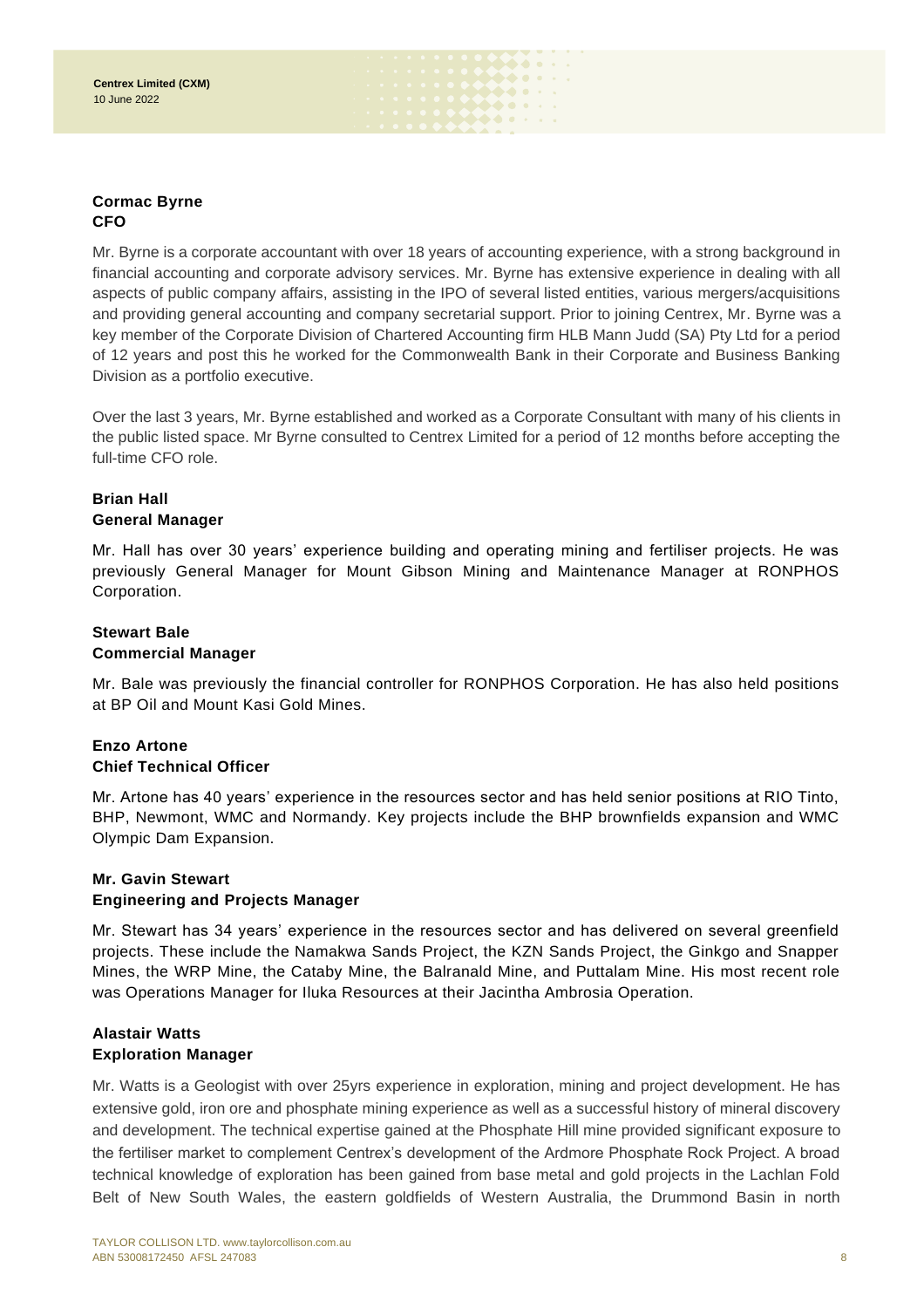Queensland and nickel laterite deposits in Indonesia. He has held previous positions in both major resources houses, and mid-tier and junior operators. His roles have spanned mining, quality control and project management.

 $\begin{array}{ccc} \bullet & \bullet & \bullet & \bullet & \bullet \end{array}$ . . . . . . . . . . .

# **Jonathan Lindh Company Secretary**

Jonathan Lindh is a qualified lawyer with over 15 years' legal and company secretarial experience predominantly in the energy and resources sector. He holds a Bachelor of Laws, a Bachelor of International Studies and postgraduate qualifications in corporate finance and corporate governance. Jonathan has extensive experience in the areas of corporate governance, equity capital markets, mergers and acquisitions, joint ventures, farm-in arrangements, foreign investment and native title /aboriginal heritage.

Jonathan also serves as company secretary of ASX listed Woomera Mining Limited and various other private and public companies.

### **Risks**

There are risks associated with investments in junior resource companies. Key risks that apply to Centrex are presented below.

- Phosphate Market/Pricing The phosphate price has recently moved up strongly and we expect that the market should remain robust with ongoing supply issues and inflationary pressure (at least in the near term). Centrex is well positioned based on the early mover advantage, nevertheless, long term pricing of phosphate is not clear and may impact project NPV.
- Financing Further work is required to outline the capex requirements of the desired expansion. Centrex has a DFS completed in August 2021 and FID should be reached by the end of CY22. The feasibility work, coupled with the outcomes of the existing trial plant, should provide the necessary information for the capital requirements (which we have assumed will be 15% higher than what was in the DFS figures). Additionally, we expect project debt to be more expensive and must be accounted for (as part of servicing the debt from operational cash flow) in future debt financing situations.
- Development The major development (at this stage) is likely to be completed in 2023. Any delays would be problematic and naturally pushes back production targets. Additionally, concentrate prices are high in the immediate term and we feel the larger volume (if brought in line with the schedule) will help aid potential higher-than-average cash flows in the early operational stages.
- Commissioning/Concentrate Quality This is the key aspect of the Ardmore Project. One of the real advantages for CXM is the ability to potentially produce a high-quality product of  $34.5\% + P_2O_5$ , which would put the concentrate in the top echelon rock phosphate quality (with the low heavy metal content). The processing plant is a very simple set-up, but again, ensuring the mining & processing meet key deliverables will be important to ensure CXM satisfy customer spec requirements.